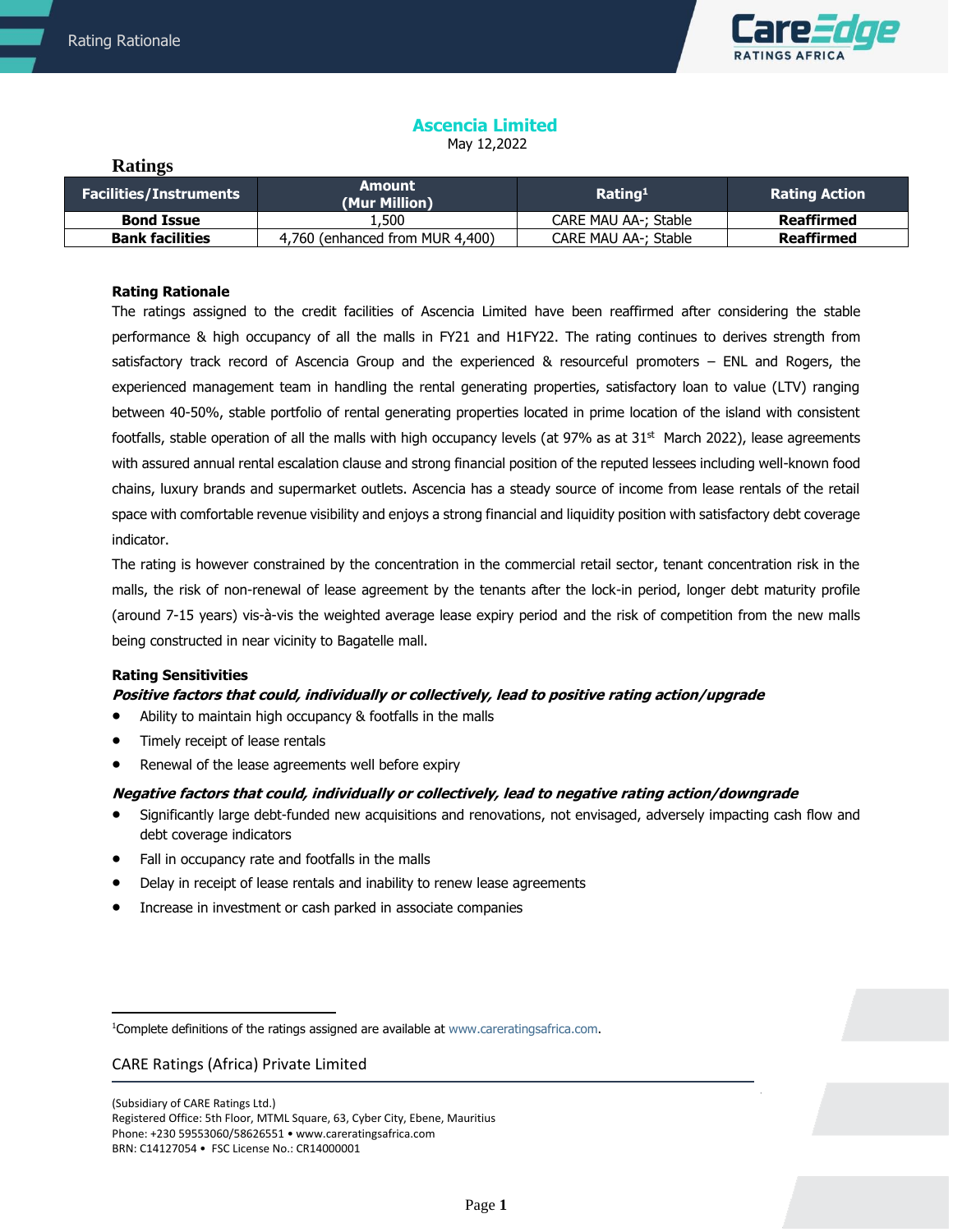

#### **Update from last rating exercise**

As from July 1st, 2022, all the entities holding the malls will be amalgamated with Ascencia Limited. The company has already received all regulatory clearances for same. Ascencia will also be restructuring its existing term loans to reduce the cost of funding and improve the debt maturity profile. The terms loans of Ascencia Limited had a 5-year capital moratorium repayable as from FY22 onwards.

#### **Background**

Incorporated in June 2007, Ascencia Limited ("**Ascencia**") is the largest listed retail property company in Mauritius and is a subsidiary of Rogers & Co Ltd. The latter is itself a subsidiary of ENL Limited (CARE MAU A Stable). Its primary activities include the acquisition, investment, and rental of prime real estate. Ascencia's portfolio of assets comprises of the largest shopping malls of the island with a total of 134,057 square meters (sqm) shopping space (as of June 30, 2021). Ascencia owns and manages three regional malls – Phoenix Mall (opened in 1994 but acquired by Ascencia in 2008), Riche Terre Mall (opened in 2003 but acquired by Ascencia in 2008) and Bo'Valon Mall (opened in November 2019), three convenience shopping centers – Kendra (opened in 2013), Les Allées (opened in 2013) and So 'Flo (opened in 2017) and the largest and most visited mall (22 million people annually) of Mauritius – Bagatelle Mall (opened in 2011). The financial performance of Ascencia and its subsidiaries in **FY21** are as under:

| <b>Companies</b><br>$[$ FY21]               | Source of revenue -<br><b>Rental from Malls</b>                           | <b>Occupanc</b>           | <b>Stake</b><br>(9/6) | <b>Revenu</b><br>е | <b>EBIDTA</b> | PAT*                | <b>GCA</b> | <b>Total</b><br>debt | <b>TNW</b> | <b>Overall</b><br>Gearing |
|---------------------------------------------|---------------------------------------------------------------------------|---------------------------|-----------------------|--------------------|---------------|---------------------|------------|----------------------|------------|---------------------------|
|                                             |                                                                           |                           |                       |                    |               | <b>MIUR Million</b> |            |                      |            |                           |
| Ascencia Limited<br>(Standalone)            | Phoenix Mall,<br>Riche Terre Mall,<br>Kendra and<br>Les Allées d'Helvetia | 99%<br>100%<br>98%<br>92% | 100%                  | 565                | 274           | $131*$              | 211        | 3,555                | 5,888      | 0.60                      |
| <b>Subsidiaries</b>                         |                                                                           |                           |                       |                    |               |                     |            |                      |            |                           |
| Bagaprop Limited                            | Bagatelle Mall and Voila<br>Hotel                                         | 96%                       | 100%                  | 715                | 381           | $237*$              | 244        | 2,323                | 5,532      | 0.42                      |
| <b>Floreal Commercial</b><br>Centre Limited | So 'Flo Mall                                                              | 95%                       | 100%                  | 82                 | 41            | $21*$               | 21         | 345                  | 630        | 0.55                      |
| The Beauvallon<br>Shopping Mall Ltd         | <b>Bo'Valon Mall</b>                                                      | 98%                       | 50%                   | 118                | 60            | $30*$               | 30         | 434                  | 335        | 1.29                      |

\*PAT excludes FV gains

# **Assets held under Ascencia Limited**

**Phoenix Mall** (opened in 1994), previously known as Le Continent, is the first shopping mall of Mauritius with a hypermarket. In 2008, it was acquired by Ascencia and was renamed as Phoenix Mall. The mall generates 30% of its electricity consumption through solar modules. The mall's design is inspired from old colonial houses, and it is home to more than 75 shops, an expansive food-court, separate McDonalds' drive through restaurant, kid's corner, fitness center and the biggest and most renowned hypermarket of the island - Jumbo Score. The mall is centrally located in the Plaines Wilhems area, where majority of the population resides. **Gross lettable area is 27,548 sqm with 99% occupancy as of June 2021.**

CARE Ratings (Africa) Private Limited **Riche Terre Mall** (opened in 2003) was the first shopping mall set up in the Riche Terre area. In 2008, Ascencia Ltd acquired Riche Terre Mall and the mall was revamped in 2012 so as to stand out amidst competition. Riche Terre Mall is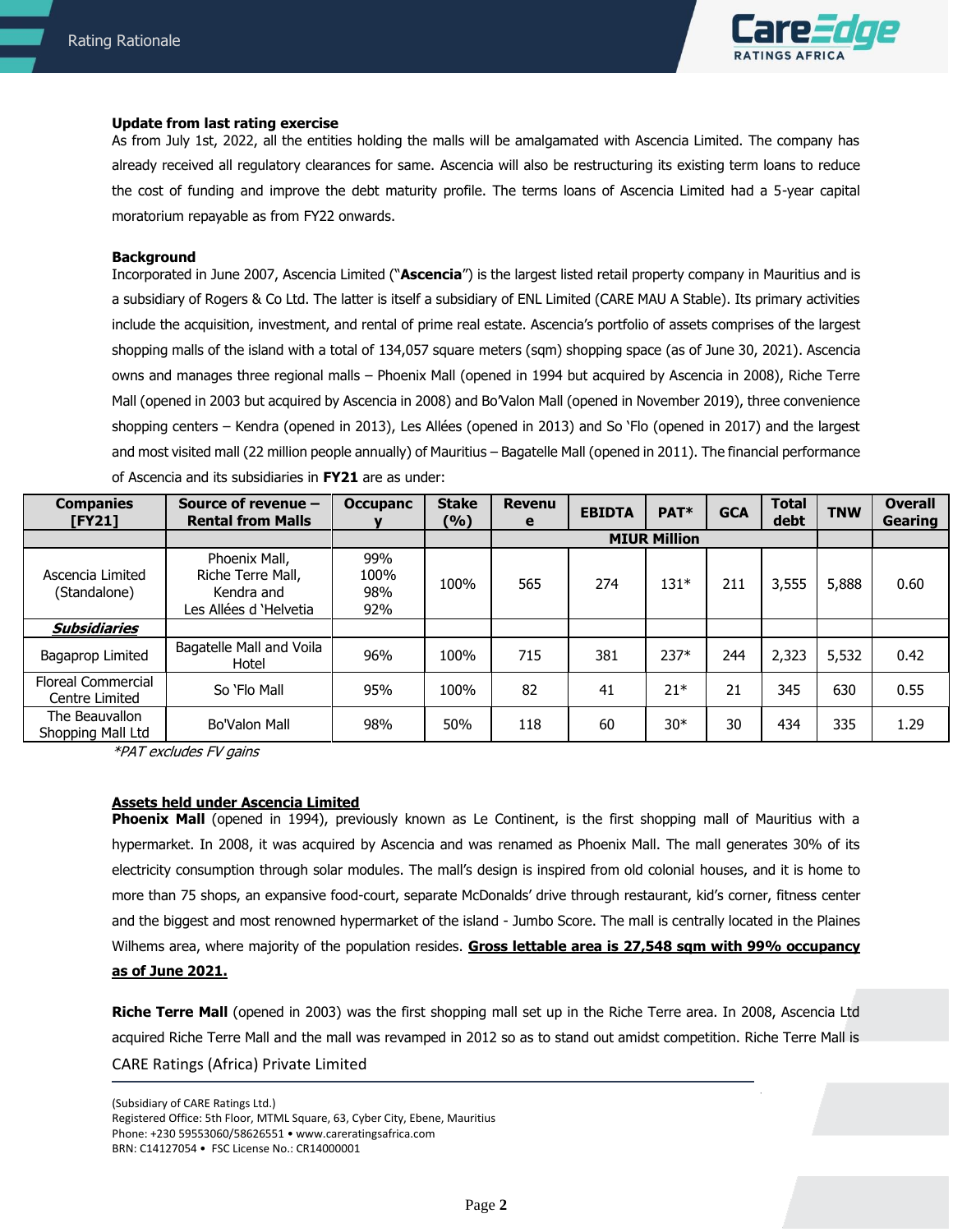

 well located about 5km from Port-Louis, and it provides adequate parking facilities, free Wi-Fi and houses a diversified mix of tenants with many international brands as well as local brands. It has over 60 retail shops, a food-court, the well-known hypermarket – Jumbo Score and an outdoor kids' corner. **Gross lettable area is 21,433 sqm with 100% occupancy as of June 2021.**

**Kendra Mall** (opened in 2013) is located in St. Pierre (near Moka). It comprises of a number of shops, food outlets and Winner's Supermarket. The mall organizes events and exhibitions. **Gross lettable area is 5,284 sqm with 98% occupancy as of June 2021.**

**Les Allées** (opened in 2013) is touted as the best meeting point for students, colleagues and families due to the proximity of schools, gyms and residential & commercial area in Moka. The Mall is located close to Vivea Business Park, an upcoming office hub (developed by ENL Property). It features a few restaurants, shops, pharmacy, beauty salon, wine store, a luxury spa and Jumbo Express supermarket. **Gross lettable area is 2,655 sqm with 92% occupancy as of June 2021.**

Ascencia holds 100% stake in **The Beau Valon Shopping Mall Limited** which is the holding entity of Bo'Valon Mall (opened in November 2019). It is located in Grand Port close to the airport of Mauritius. The mall houses more than 40 diversified shops, a spacious food-court, and King Savers supermarket. The mall boasts a historic and fishing port design taking into consideration the rich maritime history of Grand Port and there has been maximum retention of the surrounding Flora and Fauna so as to preserve its natural beauty.

#### **Assets held through subsidiaries and associates**

**Bagaprop Limited** (incorporated in March 2010), is the holding entity of the **Bagatelle Mall** (opened in September 2011). The anchor tenants of the mall are Intermart hypermarket, Star Cinema, Engen and Woolworths. Bagatelle Mall comprises of over 200 shops hosting the best international luxury and local brands, cinema theatres and number of food outlets. It is the most visited mall of the island. Bagatelle Mall has a dedicated section for home and interior décor with the separate building 'Home & Leisure'. It also features a leisure center with integrated indoor soccer, bowling, and pool tables. There are a number of duty-free shops. Bagatelle Mall offers more than 2,000 free parking lots to customers. In March -July 21, extension of the mall including Burger King outlet (5,350 sqm) and Decathlon outlet (3,055 sqm) was completed and opened for commercial use. The new extension features many luxury brands (GAP, GANT, Ralph Lauren, Lacoste, Adidas and Go Sport), additional parking spaces and a food market which has gained popularity in a short time**. Gross lettable area of the mall is 55,968 sqm with 96% occupancy as of June 2021.**

**The Floreal Commercial Centre Limited** (incorporated in July 2015), is the holding entity of **So 'Flo Mall** (opened in November 2017). It is located in Floreal and is home to some 20 retail stores, a food-court, fitness center, 260 parking lots and the anchor tenant, Intermart supermarket. **Gross lettable area of the mall is 7,546 sqm with 95% occupancy as of June 2021.**

**Management**: - Ascencia is a professionally managed company and is managed by 12-member Board of Directors namely 2 Executive, 5 Non-Executive and 5 Independent Directors. Mr. Philippe Espitalier-Noël is the Chairman of the board and Mr. Frédéric Tyack is the Chief Executive Officer of Ascencia since July 2015. He holds a BSc in Accounting and Finance

# CARE Ratings (Africa) Private Limited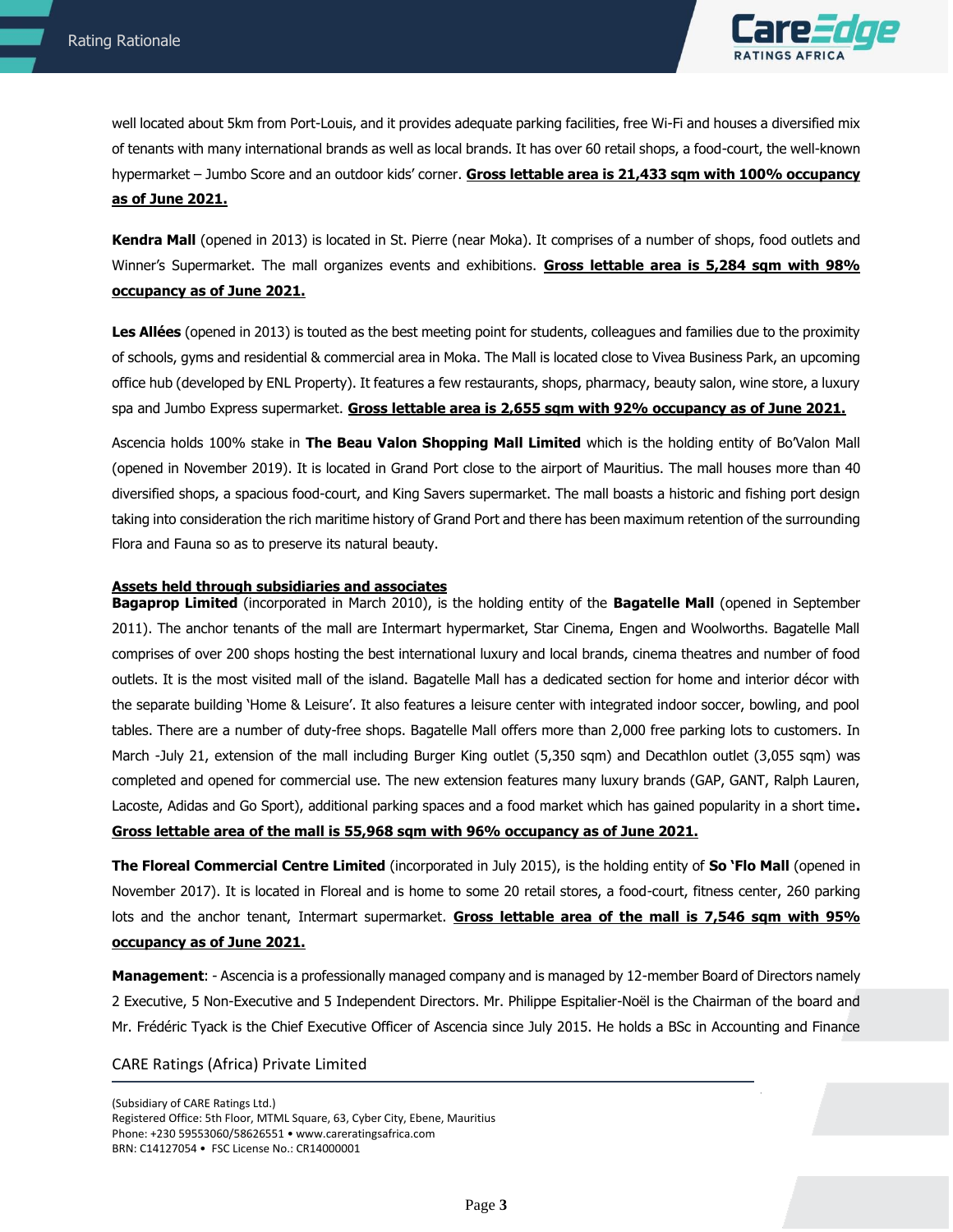

 from London School of Economics and is a member of the Institute of Chartered Accountants in England and Wales. He has previously worked for Rogers Group and Plastinax Austral Ltd. He is supported by a team of professionals for managing day to day operations of the company.

# **CREDIT RISK ASSESSMENT**

#### **Satisfactory track record of Ascencia group and experienced & resourceful promoters**

The parent company - ENL Limited (rated CARE MAU A Stable) holds an effective stake of 46.4% through two subsidiaries - effective stake of 21.57% via Foresite Property Holding Limited (subsidiary of Rogers) and an effective stake of 24.86% via ENL Property Limited (wholly owned subsidiary of ENL). The balance is held by Atterbury Mauritius Consortium (PTY) Ltd (10.05%) and various other shareholders such as National Pensions Fund and Swan Life. ENL Limited, one of the largest conglomerates in Mauritius with an operational track-record of more than 180 years, has more than 100 operating companies engaged in six major sectors - Agriculture, Real Estate, Fintech, Logistics, Hospitality, Commerce, and Industry. The major companies of the group are Ascencia, Rogers & Co, Axess, ENL Property, ENL Agri, Moka Smart City and Commercial Investment Property Fund Limited (CARE MAU A- (SO)). ENL Group also has significant holdings in New Mauritius Hotels, Swan and Eclosia Group. Today, ENL group owns around 23,000 arpents (acres) of land in Moka (Centre of the island and most populated & one of the posh areas of Mauritius), Savannah (South) and Bel Ombre/Case Noyale (South-West). The group grows sugar cane on 15,000 arpent of land and have earmarked about 5% of this area for Smart City development over next 10 years.

#### **Satisfactory portfolio of rental generating properties in prime location**

All seven properties (including Bo'Valon Mall) are located at prime location in Mauritius. Five of the malls under Ascencia are centrally located in Plaines Wilhems and Moka, where majority of the population resides.



AVERAGE MONTHLY FOOTFALL

### *1- Average Monthly Footfall for CY20*

The average footfall decreased by 9% in FY21 as compared to FY20 due to the 2.5 months lockdown in Mauritius and restrictions imposed following the COVID-19 pandemic however trading density was higher. In FY20 and FY21, the malls recorded an average monthly footfall of 1,752,928 and 1,586,422 respectively with Bagatelle Mall of Mauritius being the most visited mall due to its good visibility, access, and presence of luxury brands such as Lacoste, Tommy Hilfiger, and Hugo Boss to name a few. It is located near

the residential areas of Quatre Bornes and Moka and close to offices in Ebene and Port Louis. Phoenix Mall was the very first mall featuring a hypermarket that opened to the public in 1994 and it is the second highest footfall generating mall within Ascencia's portfolio. Riche Terre mall is the first shopping complex of the region which has boosted the activities and increased the value of land in Riche Terre. There is no other mall in its catchment area. Average monthly footfall of the malls is as under:

|                                         |           | <b>FY20</b> |           |
|-----------------------------------------|-----------|-------------|-----------|
| Average monthly footfall in all 6 malls | 1,878,292 | 752,928.    | 1,586,422 |
| .<br>.                                  |           |             |           |

\*Average monthly footfall excludes footfall for Les Allées.

# CARE Ratings (Africa) Private Limited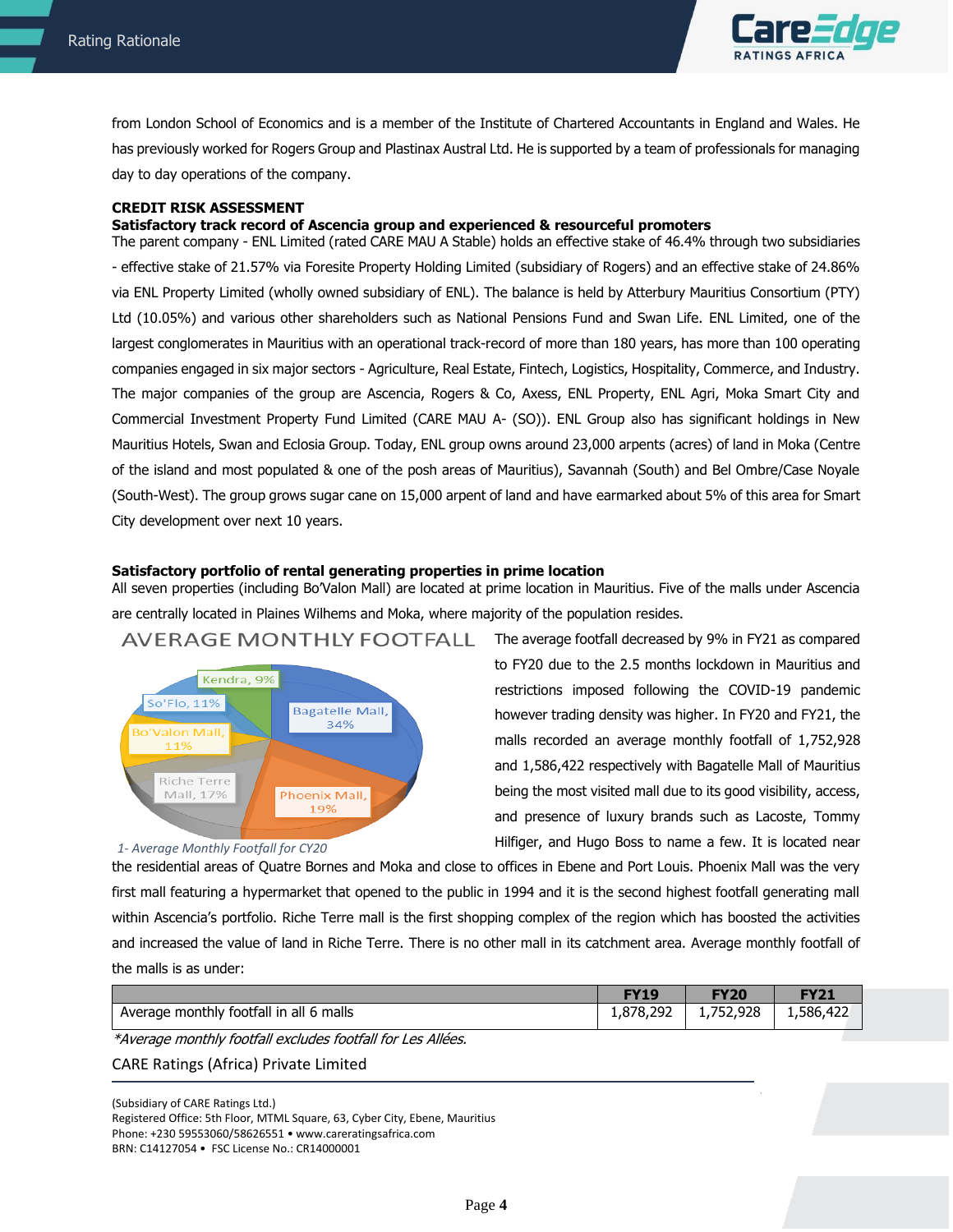

#### **Qualified and Experienced management team**

Ascencia's assets are managed by a team of experienced professionals. EnAtt Ltd is the property and asset manager and it employs qualified and experienced professionals having significant experience and expertise in mall development and management. The company specializes in professional property management, and it currently manages 8 shopping centers and buildings in Mauritius and collaborates with over 500 tenants.

Rogers & Co Ltd is the fund manager and provides fund management services such as advisory on the acquisition, development and disposal of assets held by Ascencia. It also assists the management of the Company in the strategic decisions and the coordination of financing requirements, including the issue of bonds, renegotiation of existing funding facilities and market fund raising.

#### **Stable operations of the malls with healthy occupancy levels (around 97%)**

All the 7 malls have stable occupancy track record of operation over the past three years with high occupancy levels of around 97%. In FY20 to FY21, the malls recorded a vacancy level of 2-3%, despite COVID-19 pandemic. Bo'Valon Mall was opened in Nov 19. In July 2021, the extension project at Bagatelle Mall was completed and is presently housing several local entrepreneurs and international brands such as Decathlon and Burgers' King. There is a strong demand for space in all the malls of Ascencia, which are Grade A properties. The details of the occupancy levels are provided below:



#### **Reputed lessees – mix of established international and national brands**

Ascencia's malls has a total gross lettable area of 134,057 sqm which is occupied by reputed tenants such as leading supermarket chains in Mauritius, established local and international luxury brands and popular restaurant chains. Some of the luxury brands include Tommy Hilfiger, Lacoste, Calvin Klein, Hugo Boss, Mac, Pandora etc. The key client details for the malls are provided below:

| <b>Tenant &amp; Property leased</b>               | <b>Profile</b>                                                                                  |
|---------------------------------------------------|-------------------------------------------------------------------------------------------------|
| <b>Courts</b> (Riche Terre Mall and Phoenix Mall) | Courts is the largest retailers of electrical, furniture, transport, leisure and IT products in |
|                                                   | Mauritius. The first shop was opened in Bell Village in 1985 and as at date, there are 22       |
|                                                   | stores in Mauritius and Rodrigues Island.                                                       |
| <b>The Hive</b> (Kendra Commercial Centre)        | The Hive is a multi-site coworking space founded in 2016 that offers a 'workplace' with         |
|                                                   | meeting rooms, private offices and lounge for entrepreneurs, start-up companies and             |
|                                                   | professionals. The Hive now consists of 3 sites.                                                |

# CARE Ratings (Africa) Private Limited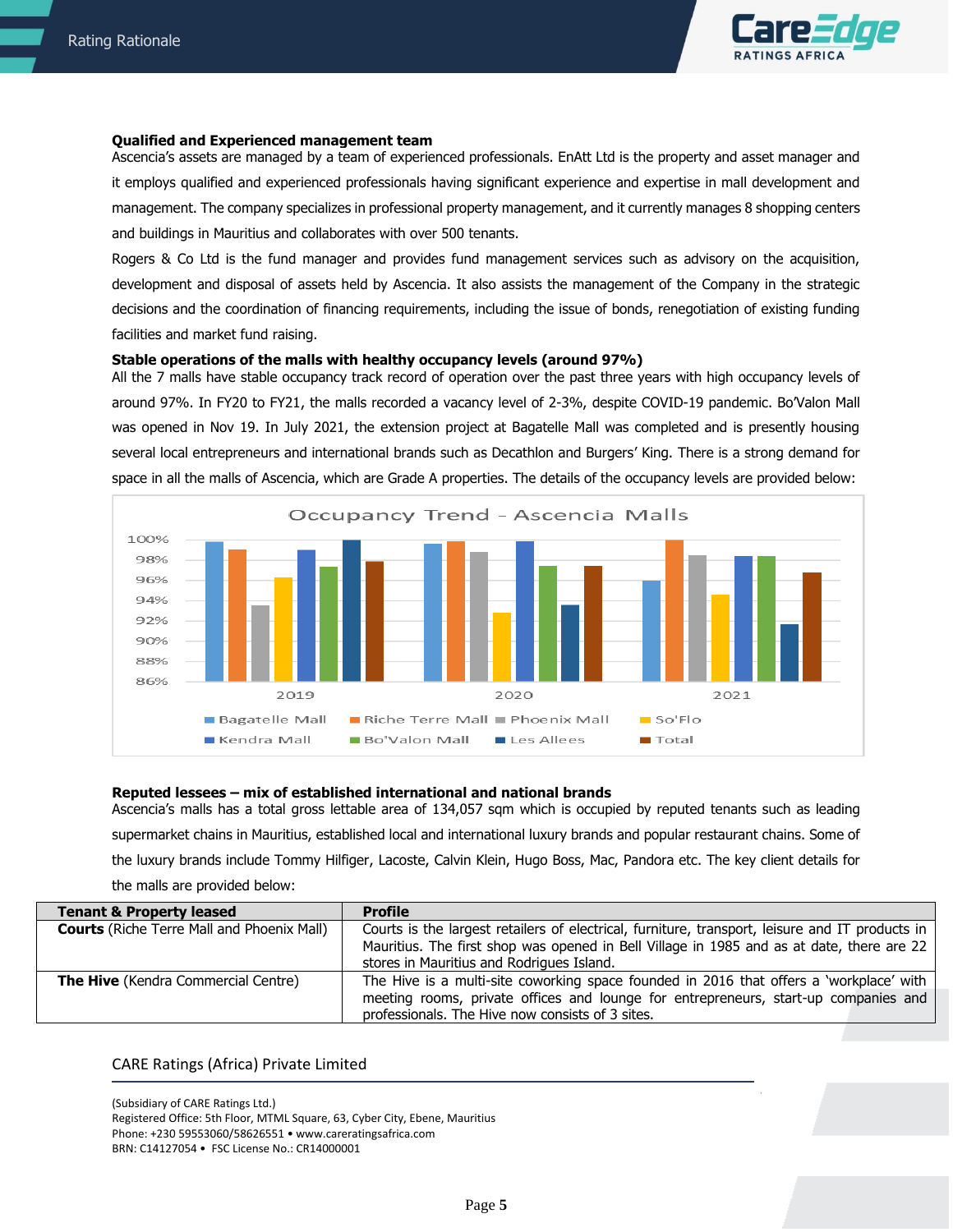

| <b>Tenant &amp; Property leased</b>                                         | <b>Profile</b>                                                                                                                                                                                                                                                                                                         |
|-----------------------------------------------------------------------------|------------------------------------------------------------------------------------------------------------------------------------------------------------------------------------------------------------------------------------------------------------------------------------------------------------------------|
| Winner's (Kendra Commercial Centre)                                         | Winner's supermarket exists since 1994 and is part of the IBL Group, one of the largest                                                                                                                                                                                                                                |
|                                                                             | Conglomerate of Mauritius. They have 25 stores across the island.                                                                                                                                                                                                                                                      |
| <b>Bellone Limited (GIFI)</b>                                               | GiFi is a famous French discount chain which opened in Mauritius in 2020 with two stores                                                                                                                                                                                                                               |
| Phoenix Mall                                                                | across the island. GiFi has nearly 500 stores mostly in France.                                                                                                                                                                                                                                                        |
| Moving Fitness Club (Riche Terre Mall)                                      | A well-known fitness club in the city.                                                                                                                                                                                                                                                                                 |
| Vestione - Sodisma Ltd (Riche Terre<br>Mall, So'Flo and Bo'Valon Mall)      | VESTIONE is a French clothing brand which was launched in Mauritius in 2018. They provide<br>a wide range of clothing and styles.                                                                                                                                                                                      |
| <b>Intermart (So'Flo Mall, Bagatelle Mall)</b>                              | Intermart is a well-known hypermarket and supermarket chain in Mauritius which operates<br>in partnership with Intermarché in France. 8 outlets in Mauritius.                                                                                                                                                          |
| Sygeco Limited (Les Allées Helvetia)                                        | Sygeco provides management services to syndicated residential, commercial and office<br>properties. It is part of the ENL Group.                                                                                                                                                                                       |
| <b>Espace Maison (Bo Vallon)</b>                                            | Espace Maison is an established retail distributor of home and gardening products. The<br>company was founded in 2002 and currently has 6 stores.                                                                                                                                                                      |
| <b>Sofen Limited (Phoenix Mall)</b>                                         | Koala Happy Island is an indoor playground designated for kids.                                                                                                                                                                                                                                                        |
| <b>Somags Ltd</b> (Jumbo Score & Spar -<br>Phoenix Mall & Riche Terre Mall) | Affiliated with Casino Groupe, SOMAGS has 7 stores in Mauritius under the names of Jumbo<br>Score & Spar. The first Spar supermarket was opened in 1993.                                                                                                                                                               |
| <b>Woolworth (Bagatelle Mall &amp; Phoenix Mall)</b>                        | Woolworths is an established African retailer of clothing, footwear, accessories, home ware<br>and beauty products.                                                                                                                                                                                                    |
| <b>Orchestra</b> (Bagatelle Mall)                                           | Orchestra is a well-established brand with over 600 stores across the world since 1995. It<br>specializes in clothing, shoes and accessories for newborns and kids till the age of fourteen<br>as well as for to be mothers.                                                                                           |
| FootFive Mauritius (Bagatelle Mall -                                        | FootFive Mauritius is the destination for football lovers with the first indoor football center                                                                                                                                                                                                                        |
| Home & Leisure)                                                             | in the island. It provides a fun and friendly environment with lounge services. It was<br>launched in partnership with ENL Property.                                                                                                                                                                                   |
| Food Lovers' Market (Bagatelle Mall)                                        | Food Lover's Market is a retailer of high-quality food. It started operations in 1993 in South<br>Africa as a single Fruit & Veg City store and it now has 200 stores.                                                                                                                                                 |
| Go Sport (Bagatelle Mall & Phoenix Mall)                                    | Go Sport is a French brand who deals in retail of sporting goods in more than 400 stores<br>and 40 franchise stores.                                                                                                                                                                                                   |
| King Savers (Bo'Valon Mall)                                                 | King Savers started operation in 2008 and it is the leading supermarket in the South Region<br>of Mauritius.                                                                                                                                                                                                           |
| Voila Hotel (Bagatelle Mall)                                                | Voila Hotel belongs to the Rogers Group operated by Island Living. It is located at Bagatelle<br>Mall of Mauritius as business style hotel.                                                                                                                                                                            |
| Engen (Phoenix Mall & Bagatelle Mall)                                       | Engen started operations in 1881 in South Africa specializing in refining and marketing of<br>petroleum, lubricants, chemicals and retail convenience services. Engen is present in 18<br>countries across Africa and the Indian Ocean with over 1250 service stations. They have 33<br>filling stations in Mauritius. |
| Emtel (CARE MAU AA- Stable) (Bagatelle                                      | Emtel is owned by the Currimjee Group in partnership with Bharti Airtel Limited, India's                                                                                                                                                                                                                               |
| Mall, Riche Terre Mall, Phoenix Mall, Kendra<br>Mall and Les Allées)        | leading provider with operations in 20 countries across Asia and Africa. Emtel is the second<br>largest telecom service provider after MyT in the country with its 22 showrooms.                                                                                                                                       |
| <b>Teak World</b> (Baga Home & Leisure)                                     | Teak World is a family-owned furniture business (4 showrooms in Mauritius) which has been<br>in operation since 2007 supplying the population with high quality Teak Furniture.                                                                                                                                        |
| <b>Star Cinema (Bagatelle Mall)</b>                                         | Cinema Hall - Star cinema is the biggest cinema complex with 6 halls in Mauritius.                                                                                                                                                                                                                                     |
| Galaxy (Bagatelle Mall, Bo'Valon Mall and                                   | The Brand House is a leading distributor and retailer of home appliances and consumer                                                                                                                                                                                                                                  |
| Kendra Mall)                                                                | electronics in Mauritius. It is a profitable company, making it a strong tenant with strong                                                                                                                                                                                                                            |
|                                                                             | rent coverage.                                                                                                                                                                                                                                                                                                         |
| <b>Escoffier</b> (Kendra Mall)                                              | Opened in 2018, Escoffier Institute is an international institute providing specialized technical<br>training in hotel, catering and culinary arts including tableware, cheese making, mixology                                                                                                                        |
|                                                                             | and pastry making.                                                                                                                                                                                                                                                                                                     |
| Fitness Flo (So 'Flo Mall)                                                  | A fitness center in So 'Flo with specialized equipment from Italy and UK.                                                                                                                                                                                                                                              |

# CARE Ratings (Africa) Private Limited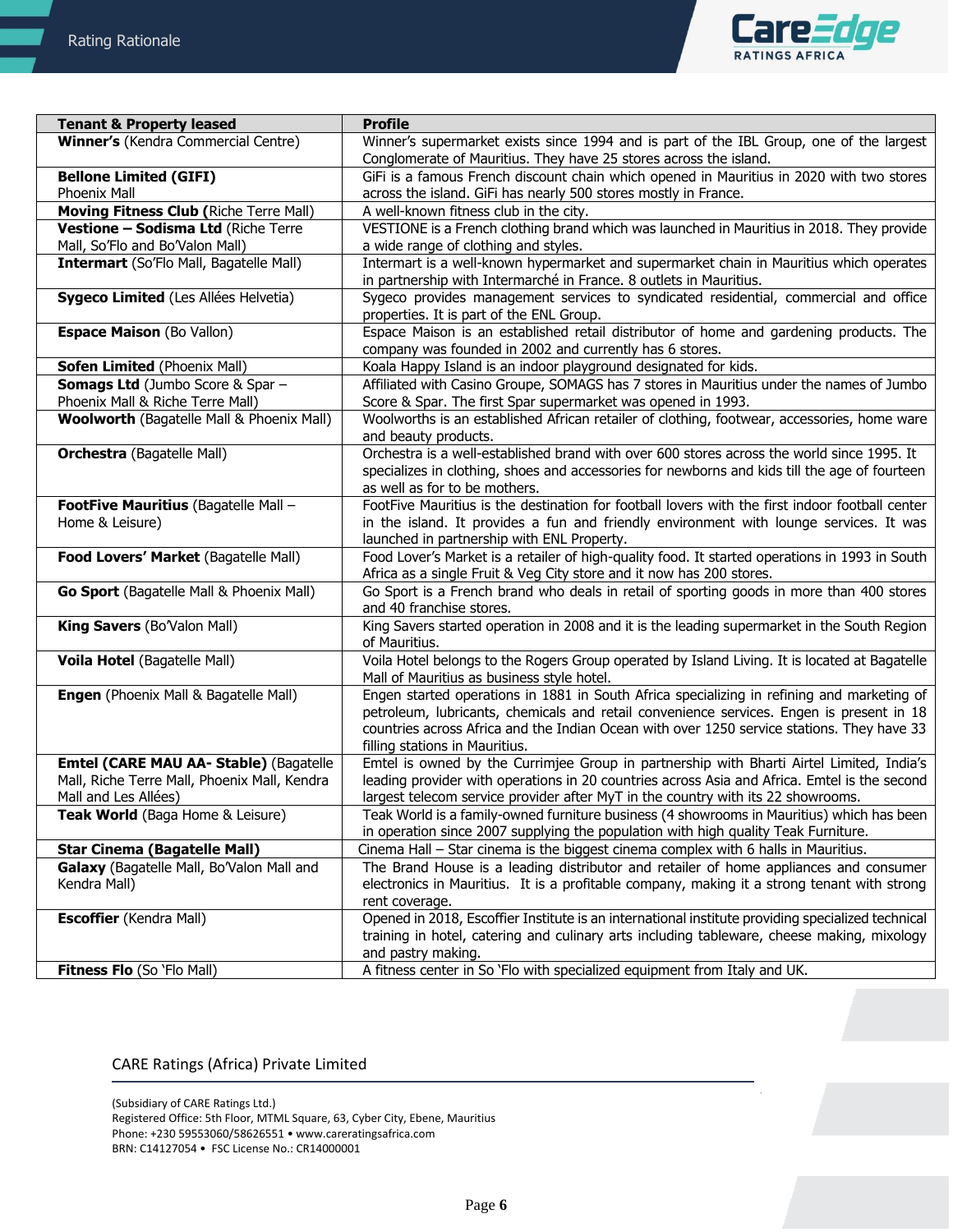

**Snapshot of the Properties as on June 30, 2021: -** 

| <b>Owner</b>                                                | Ascencia Ltd                                                                  |                                                                                    |                                                                 |                                                                                     |                                                                               |                                                                               |                                                                               |              |
|-------------------------------------------------------------|-------------------------------------------------------------------------------|------------------------------------------------------------------------------------|-----------------------------------------------------------------|-------------------------------------------------------------------------------------|-------------------------------------------------------------------------------|-------------------------------------------------------------------------------|-------------------------------------------------------------------------------|--------------|
| <b>Company</b>                                              | <b>Bagaprop</b>                                                               | <b>FCCL</b>                                                                        |                                                                 | <b>Ascencia Ltd</b>                                                                 |                                                                               |                                                                               | <b>Bo'Valon (50%)</b>                                                         |              |
| <b>Property</b>                                             | <b>Bagatelle Mall</b><br>(excl. Decathlon)<br>#                               | So 'Flo                                                                            | <b>Riche Terre Mall</b>                                         | <b>Phoenix Mall</b>                                                                 | <b>Kendra</b>                                                                 | <b>Les Allées</b><br><b>Helvetia</b>                                          | <b>Bo'Valon</b>                                                               | <b>Total</b> |
| <b>Location</b>                                             | Moka                                                                          | Floreal                                                                            | <b>Riche Terre</b>                                              | Phoenix                                                                             | St Pierre                                                                     | Moka                                                                          | Mahebourg                                                                     |              |
| <b>Gross Lettable Area in sqm</b>                           | 55,968                                                                        | 7,546                                                                              | 21,433                                                          | 27,548                                                                              | 5,284                                                                         | 2,655                                                                         | 10,568                                                                        | 131,002      |
| <b>Valuation (Mur Million) June</b><br>$21*$                | 8,072                                                                         | 590                                                                                | 1,516                                                           | 2,578                                                                               | 535                                                                           | 177                                                                           | 845                                                                           | 14,312       |
| <b>Type</b>                                                 | Retail + Hotel                                                                | Retail                                                                             | Retail                                                          | Retail                                                                              | Retail                                                                        | Retail                                                                        | Retail                                                                        |              |
| Key Lessees & % Area<br><b>Occupied</b>                     | Voila (12%)<br>Intermart (9%)<br><b>Star Cinema</b><br>(8%)<br>Woolworth (5%) | <b>Intermart</b><br>(31%)<br>Sodisma Ltd<br>$(10\%)$<br><b>Fitness Flo</b><br>(8%) | Jumbo (52%)<br><b>Courts (10%)</b><br><b>Moving Gym</b><br>(6%) | Jumbo<br>(35%)<br><b>Bellone</b><br>(7%)<br><b>Courts (7%)</b><br><b>Engen (4%)</b> | <b>Winners</b><br>(37%)<br><b>The Hive</b><br>(5%)<br>361 (5%)<br>Galaxy (4%) | Spar (53%)<br><b>Sygeco</b><br><b>Limited</b><br>(8%)<br><b>Mokaz</b><br>(6%) | <b>King Savers</b><br>(35%)<br><b>Espace Maison</b><br>(23%)<br>Vestione (7%) |              |
| <b>Occupancy: June 2021</b><br><b>June 2020</b>             | 96%<br>100%                                                                   | 95%<br>93%                                                                         | 100%<br>99%                                                     | 99%<br>99%                                                                          | 98%<br>100%                                                                   | 92%<br>94%                                                                    | 98%<br>97%                                                                    | 97%<br>97%   |
| <b>Total annual income from</b><br>property (FY21)          | 691                                                                           | 82                                                                                 | 565                                                             |                                                                                     |                                                                               |                                                                               | 115                                                                           | 1,453        |
| <b>Total annual income from</b><br>property (FY20)          | 714                                                                           | 82                                                                                 |                                                                 | 537                                                                                 |                                                                               |                                                                               | 74                                                                            | 1,407        |
| <b>Weighted Lease Expiry</b><br>(years)<br><b>June 2021</b> | 2.4                                                                           | 3.4                                                                                | 5.5                                                             | 5.0                                                                                 | 2.2                                                                           | 1.3                                                                           | 5.5                                                                           | 3.9          |
| <b>June 2020</b>                                            | 3.0                                                                           | 4.3                                                                                | 6.3                                                             | 5.2                                                                                 | 2.4                                                                           | 2.1                                                                           | 6.5                                                                           | 4.3          |

#Decathlon building (GLA of 3,055 sqm) was completed and opened in May 2021. It is a separate building (A grade large box retail unit) located opposite Bagatelle Mall with its own parking (158 bays). Decathlon (the sole tenant – occupancy rate is 100%) has signed a 10-year triple net lease agreement with Bagaprop Ltd (escalation rate of 5% annually). It is expected to generate a total annual income of MUR 18 million per annum.

**LTV was 44% and Net LTV of 36% as on June 30, 2021.**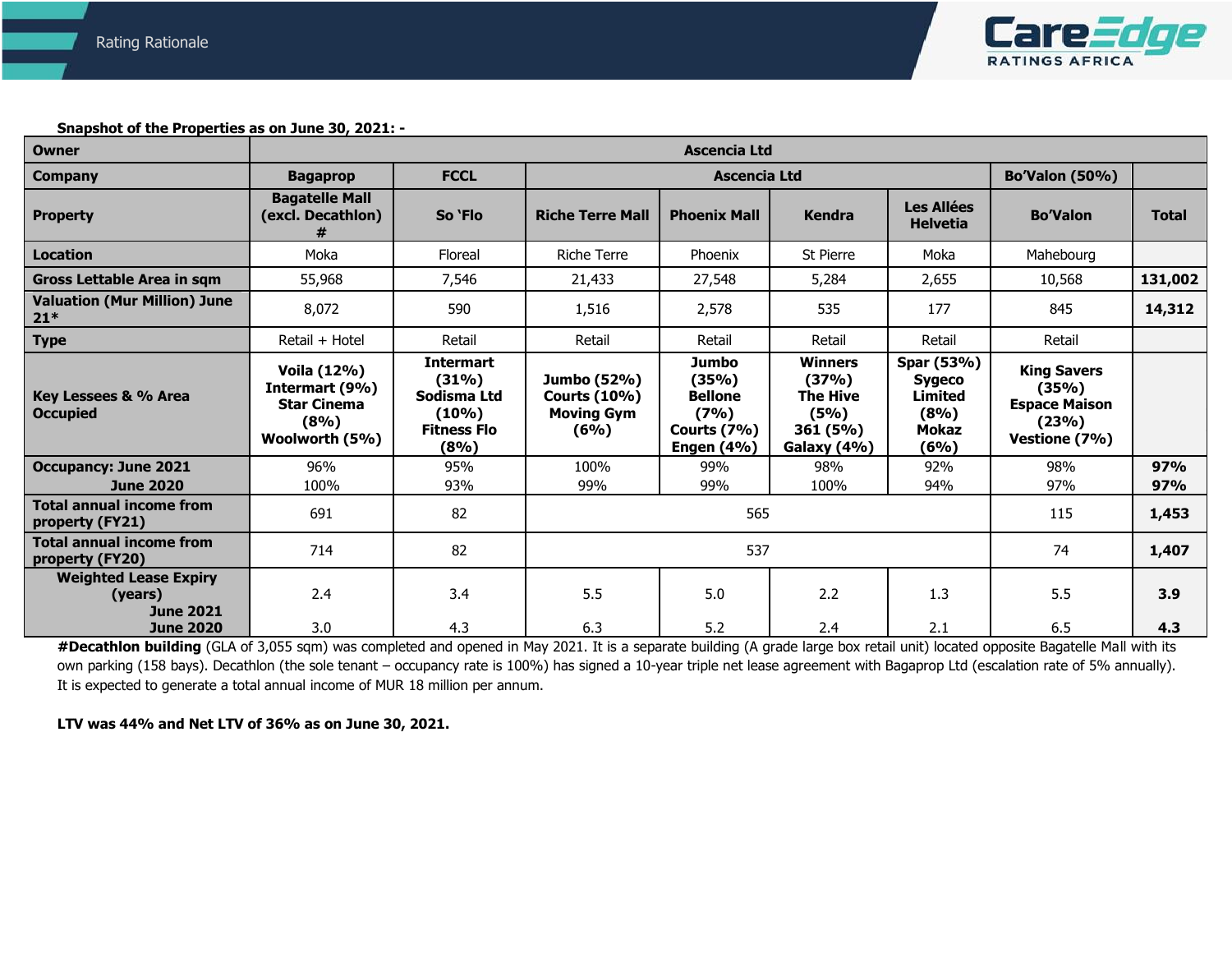

# **Mall developed by renowned architects & contractors**

So 'Flo and Bagatelle Mall were designed by Architects Studio Ltd. It is a design company founded in 2004 that specializes in sustainable urban and interior design. The Awards won by Architects Studio Ltd. in recent years are international property awards in 2012-2013 for La Balise Marina, African Property Awards (Best Office Architecture Africa) in 2014-2015 for ENL House and African Property Awards in 2019-2020 for Legend Hill.

#### **Sticky tenants providing steady source of lease rental income from retail space**

All the malls have a diversified set of tenants such as supermarket, telecom showrooms, fashion outlets, local and international brands, beauty salons & spas, food chains to name a few which entails lower stress on cash flows. Moreover, the malls have been enjoying high occupancy rates for the past years and most of the tenants have been sticky with some being there since inception. The tenants who have been occupying the same lettable area in the Malls for more than 5 years and 3 years are as under:

| <b>Mall</b>           | Tenants occupying the property for more than 5 years |
|-----------------------|------------------------------------------------------|
| <b>Bagatelle Mall</b> | 65% of the GLA                                       |
| Kendra                | 52% of the GLA                                       |
| Phoenix Mall          | 73% of the GLA                                       |
| Riche Terre Mall      | 88% of the GLA                                       |
|                       | Tenants occupying the property for more than 3 years |
| Les Allées Helvetia   | 60% of the GLA                                       |
| So 'Flo               | 45% of the GLA                                       |

The malls are also guaranteed a higher rental income each year due to the 5% escalation clause (5% or CPI whichever is higher) on Rental Agreements of the tenant compared to increase in costs of 3-3.5%. Ascencia also benefits from a small margin on rental recoveries (2-3% of rental recoveries) and for some of the malls, they receive a turnover rental – despite disruption due to COVID-19 pandemic. When a new client enters a lease agreement with the mall, they have to provide an upfront deposit.

After operating for more than a decade, Ascencia has established a loyal customer base. In order to maintain the cleanliness and attractiveness of the mall and to keep attracting customers to maintain a strong demand of space in the malls, the Group carries out continuous renovation work every year.

#### **Renewability risk of license contracts**

Most of the tenants have an average of 5-year lease agreements with the malls and have completed multiple rounds of escalations. The malls comprise of reputed tenants both local and international. Ascencia's malls have a great demand for rental space and thus in event of a tenant leaving, the gap will be easily filled. This apart, as stated earlier, the Percentage of tenants using the same leasable area for more than 5 years is above 50% in case of Bagatelle and Kendra mall and for more than 3 years in case of Helvetia and So 'Flo Mall. Therefore, the renewability risk of license contracts is low. 25% of the tenants in Bagatelle have renewed their contract (expiring in 2021) for 5 years.

#### **Ongoing projects at the Malls**

Ascencia has completed and launched the extension project at Bagatelle Mall in July 2021, whilst Decathlon, next to Bagatelle was launched in May 2021. The Bagatelle extension project features a new visitor's entrance, new outlets, additional parking facilities and a new eating area spread out on GLA of 5,350 sqm.

CARE Ratings (Africa) Private Limited The total cost of the project (completed and ongoing) is as under: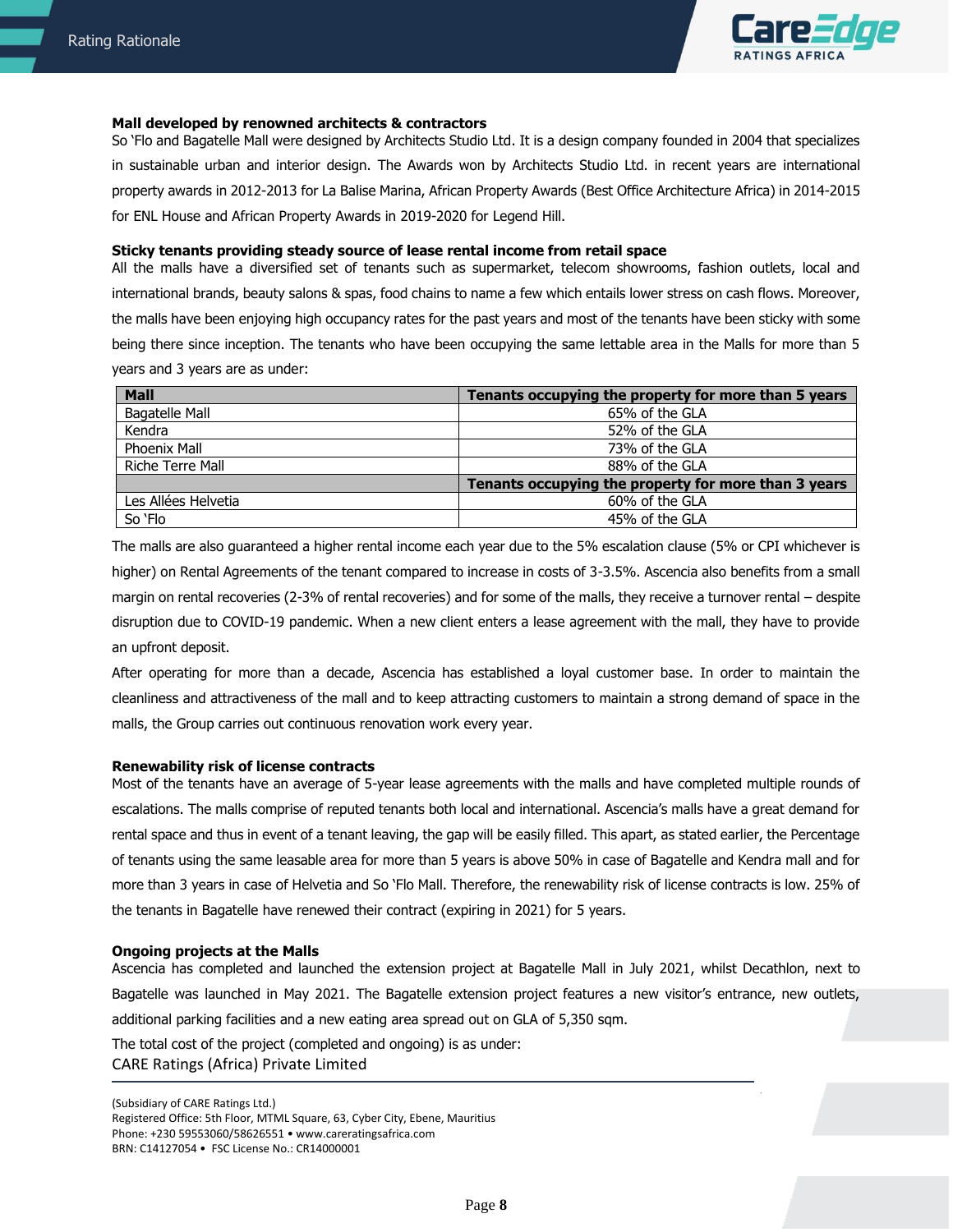

| <b>Purpose</b>                                                                                                            | Amount<br>(MUR Million) | <b>Status</b>                      |
|---------------------------------------------------------------------------------------------------------------------------|-------------------------|------------------------------------|
| Bagatelle Extension (incl. Burger King outlet) - Fully booked and<br>lease signed with prospective tenants for 5-10 years | 650                     | Completed in July 2021             |
| Bagatelle Extension 2.0 and other CAPEX                                                                                   | 300                     | To be operational by October 2022  |
| Decathlon (lease agreement signed for 10 years)                                                                           | 250                     | Completed and launched in May 2021 |
| Metro station at Phoenix Mall                                                                                             | 315                     | To be operational in 2022          |
| Bo'Valon Mall acquisition                                                                                                 | 300                     | Completed in December 2021         |
| Total                                                                                                                     | 1,815                   |                                    |
| <b>Funding pattern for the project</b>                                                                                    |                         |                                    |
| <b>Bond issue</b>                                                                                                         | 1,500                   |                                    |
| <b>Internal Accruals</b>                                                                                                  | 315                     |                                    |

Total cost of the projects is Mur 1,815 million which is being financed partly from the bond issue and partly with cash from operations.

**Bagatelle Mall extension and opening of Burger King outlet** – The extension phase of Bagatelle Mall was completed by August 2021. Brands such as GAP, Ralph Lauren, Adidas, GANT, Go Sport have rented space. Majority of the tenants have signed lease rental agreement for 5 years with an escalation clause of 5% p.a or CPI whichever is higher. Burger King has successfully opened its first outlet in Mauritius in the Bagatelle Mall.

**Decathlon** was completed and opened in May 2021. It is a separate building (A grade large box retail unit) located opposite Bagatelle Mall with its own parking (158 bays). Decathlon has signed a 10-year triple net lease agreement with Bagaprop. Total cost of the project was around MUR 250 million (fully paid).

**Acquisition of the Bo'Valon Mall –**Ascencia holds 50% stake in Bo'Valon Mall. Ascencia had plans to acquire remaining 50% stake of the mall by December 2021 at an estimated cost of around MUR 300 million.

**Renovation of access at Phoenix Mall –**Ascencia has signed an agreement with Metro Express Ltd for the development of a Metro station and new bus station at Phoenix Mall for MUR 315 million. **Bagatelle Extension 2.0 and other CAPEX –** A total cost of around MUR 300 million has been estimated to carry out further extension work and upgradation of mall (setting up high voltage air conditioning, biogas, and sewerage) at Bagatelle Mall.

#### **Interest Rate Risk**

As at June 30, 2021, Ascencia group had MUR 4,435 million of term loans outstanding (accounting for 72% of total debt of MUR 6,125 million), all of which bear interest rates linked to the Prime Lending Rate (PLR) of either SBM Bank (Mauritius) Ltd ("SBM") or The Mauritius Commercial Bank Ltd ("MCB") which are in turn linked to repo rate which is fixed by Bank of Mauritius and reset on a quarterly basis. Part of the MUR 1,500 million bond issue of the company is also repo-linked. Accordingly, majority of interest servicing obligation of Ascencia is floating and dependent on revision of repo rate and PLRs of MCB and SBM.

CARE Ratings (Africa) Private Limited Following the COVID-19 pandemic, the repo rate was reduced to 1.85% in July 2020, with banks' PLRs following suit. The repo rate was maintained at 1.85% during the last meeting in August 2021. Repo rate: [https://www.bom.mu/repo-rate\)](https://www.bom.mu/repo-rate). Hence, Ascencia benefitted from a corresponding drop in interest costs of its floating rate debt. Given the current economic scenario rate hikes remain unlikely in the short term. However, there might be rate hikes in the long run - maybe 200 bps over a period of 4-5 years. Ascencia can bear higher interest costs as its tenants have a yearly escalation on rental averaging 5% (escalation rate varies) or CPI, whichever is higher. Further, the company has adequate coverage for interest servicing (minimum of 3.78 times) for overall interest payments to absorb any adverse movements.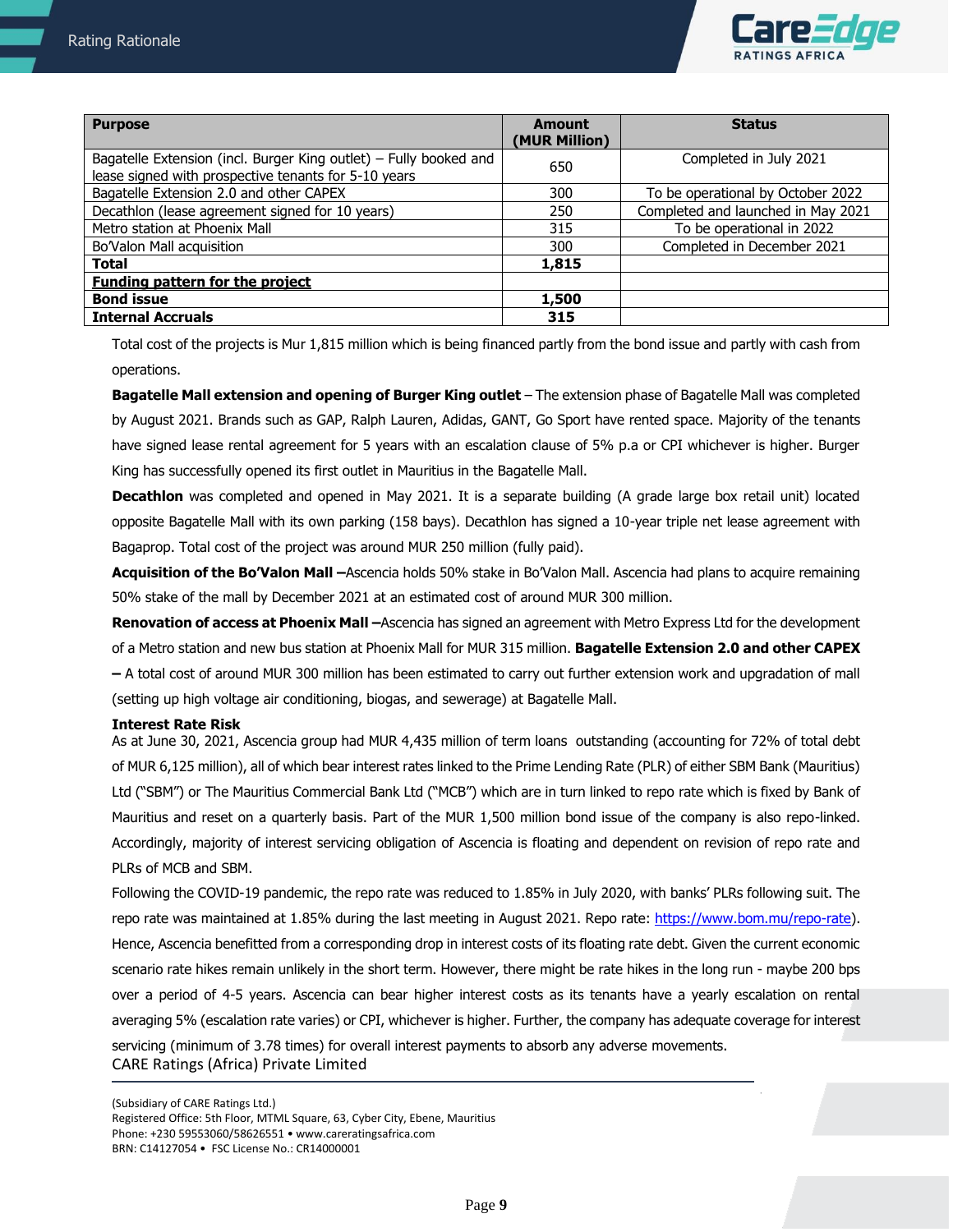

#### **Industry Risk**

Shopping malls have gained tremendous popularity during the past years in Mauritius. Mauritius, perceived as a low risk and business-friendly market, attracts a number of international retailers. The per capita grocery retail spend of the island is also the highest in the African continent. As such, there have been significant investments in retail properties with new shopping malls being built every year.

According to the central statistics office of Mauritius, the services sector (including wholesale & retail trade which contributes 12% of the GDP and food & accommodation services contributing 7% of the GDP) accounts to 76% of the



total GDP in Mauritius making it the largest sector of the economy. Since the start of the pandemic, there has been a slowdown in the economic activities across the island and worldwide. However, the economy picked up to 18.8% in the second quarter of 2021 as compared to 2020 (decrease of 33% in Q2 2020) with the wholesale and retail trade sector increasing from 1.9% in Q1 2021 to 24.9% in Q2 2021 (-24.1% in Q2 2020).

#### **Retail Properties**

There are over 15 well-known malls in Mauritius out of which 7 malls belong to Ascencia and many other small convenience centres. Ascencia is Mauritius' largest retail property in Mauritius, welcoming over 22 million visitors annually. The years 2020 and half-year 2021 were affected by the pandemic and lockdown.

Immediately after the lockdown, malls in general, reported a lower physical footfall since all the outlets with exception to grocery stores and pharmacies, were closed. Supermarkets being anchor tenants in all the shopping malls, faced mass purchases during the pandemic with people stocking up on groceries fearing that there might be shortage on the market. Initially, with the strict social distancing measures and the fear of the virus spreading, fewer people were visiting the malls. Apart from that, travel restriction meaning that no tourists are allowed in the island, is also contributing to a fall in retail activities and many big international brands have closed a number of their outlets across the world. Fortunately, the Government of Mauritius came up with relief measures and shopping malls' tenants were giving a grace period until 2021 to pay the rentals due.

Gradually, with the re-opening of borders and easing of restrictions, things have started to normalize. Shopping malls and food courts are full again. Many people have been taking advantage of the big discounts that outlets are offering which is contributing to an increase in revenue for the tenants. Ascencia's overall occupancy rate remained stagnant. The major projects such as Bagatelle Extension and Decathlon have been successfully completed to cater the growing demand for rental space and Bagatelle Extension is close to 100% occupancy. Additionally, we can expect that people will prefer to shop locally versus online shopping due to the increased tax on online purchases. Despite the pandemic, we have seen that malls have performed well. Reports show that the consumption has taken a dip in volume but has gained in terms of value.

#### **Risk of competition**

CARE Ratings (Africa) Private Limited As mentioned, retail sector attracts many international investors, Ascencia will be facing competition in the upcoming years. Hermes Properties has already started the work at Tribeca Central (3km from Bagatelle and Phoenix Mall) with a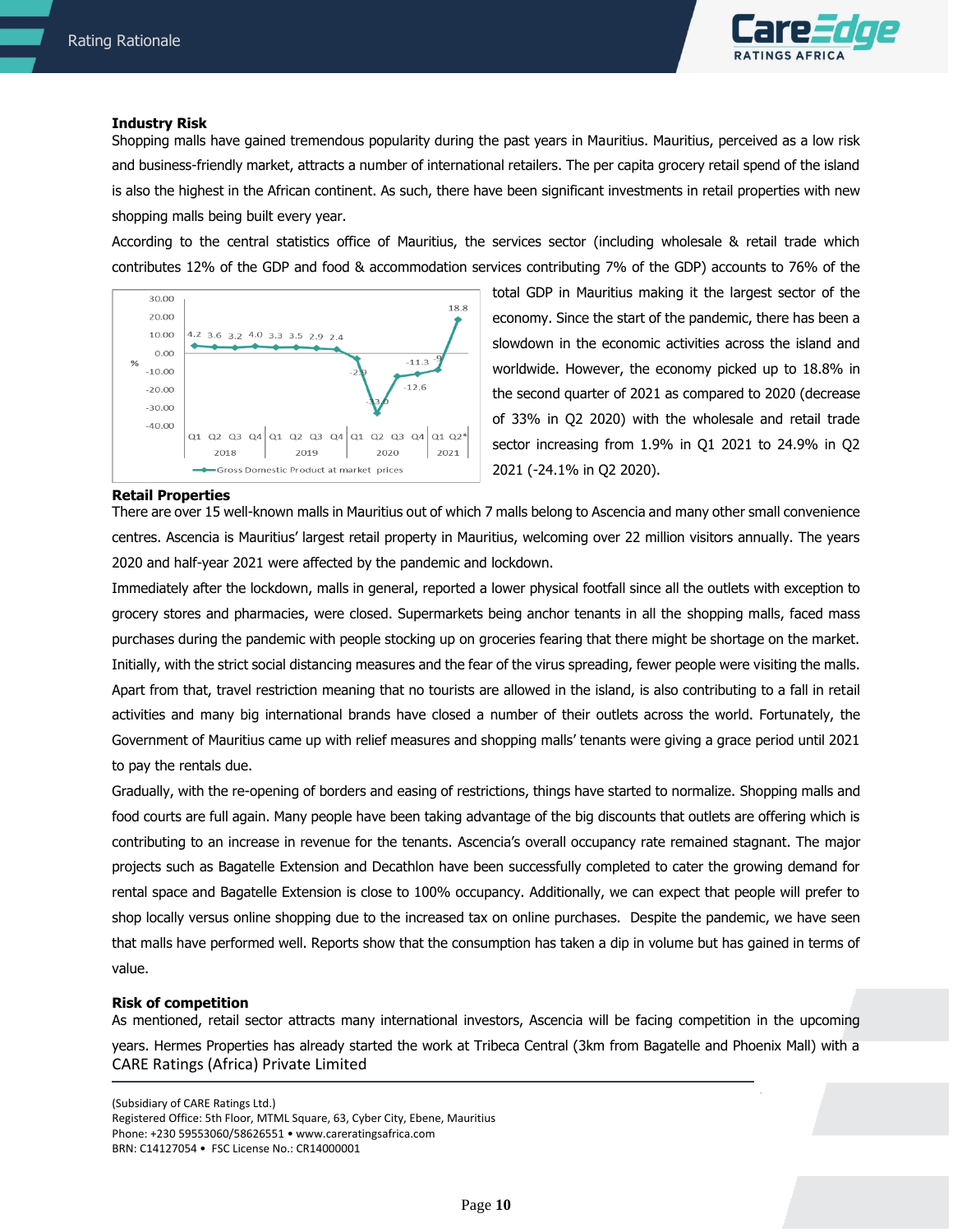

 new mall featuring over 200 shops, bowling arena, cinemas, spa etc. Some other potential competitors projects include Beau Plan, Lolo St Paul, and the other smart cities. Introduction of new malls may have an impact on rental income since the escalation clause will have to be revised since tenants will have the choice to opt for better lease conditions. Phoenix mall has been ranked as highly favourable for shopping by visitors because of its flexible opening and closing hours. It is one of the few malls in Mauritius that is opened till late on public holidays and Sundays.

#### **Stable financial performance and strong financial position**

Ascencia's main source of revenue is rental income from the 7 malls. It also benefits from capital appreciation, rental recoveries, interest income and other operating income such as revenue from exhibitions and marketing.

FY20 and FY21 were impacted by the COVID-19 pandemic, national lockdown, and prolonged closure of borders.

**Performance in FY21:** In FY21, Ascencia group achieved a total rental income of MUR 1,338 million (MUR 1,333 million in FY20), EBITDA of MUR 728 million (MUR 629 million in FY20) and PAT of MUR 421 million excluding fair value gains (MUR 297 million in FY20).

A fair value gain of MUR 537 million was recognized in FY21 and Ascencia paid dividend of MUR 312 million. With a group debt of MUR 6,124 million and a total investment property value of MUR 13,831million, the group reported an LTV of 44%. The MUR 1,500 million bond was successfully raised in FY21 which increased the overall gearing to 0.7x (0.58x in FY20) and debt to equity to 0.68x (0.57x in FY20). Interest coverage for FY21 was 3.76x times and the average cost of borrowings was at 3.66%. Ascencia has a cash balance of MUR 1,072 million and cash parked with group companies of MUR 453 million.

**Performance of Ascencia during the past six months (June 2021 to December 2021):** Despite the lockdowns and pandemic, provisions, and discount on rentals, Ascencia reported stable profitability in FY21. The company maintained an average of 97% occupancy in all the malls as of December 31, 2022. There has been no major loss of tenant during the pandemic. Ascencia's overall performance for H1FY22 is in line with projected performance for FY22. The net operational income increased by 6.5% for the period due to the yearly 5% increase in lease, the additional revenue from Bo'Valon Mall following the amalgamation and increase in revenue from Bagatelle extension. Renewal of leases during the period was successful with around 19,640 sqm of GLA was renewed at an average rent reversion rate of 4.6% as of December 2021. The collection was strong at the rate of 112% of billing resulting from the past quarter. The trading density increased to MUR 11,290 as of December 2021 compared to Mur 9,085 as of June 2021 and rent to turnover of tenants was at 7.2% as of December 2021 (8.6% as of June 2021). Given the performance of Ascencia during the first half of FY22, the management has stated that they are confident of achieving the targeted figures for the year.

#### **Servicing of Bond repayment through steady flow of rental income**

Total group debt stood at MUR 6,124 million as of 30 June 2021 comprising of bond issues and term loans. The loan and bond are repaid out of rentals received from the malls. There is no escrow mechanism in place as Ascencia and its subsidiaries have bank accounts with SBM Bank (Mauritius) Ltd and The Mauritius Commercial Bank Ltd, where they bank the rentals received from tenants and service their respective term loans. As confirmed by Ascencia management, deposits from tenants (on average around 6 months of rent) are kept in a separate account.

#### CARE Ratings (Africa) Private Limited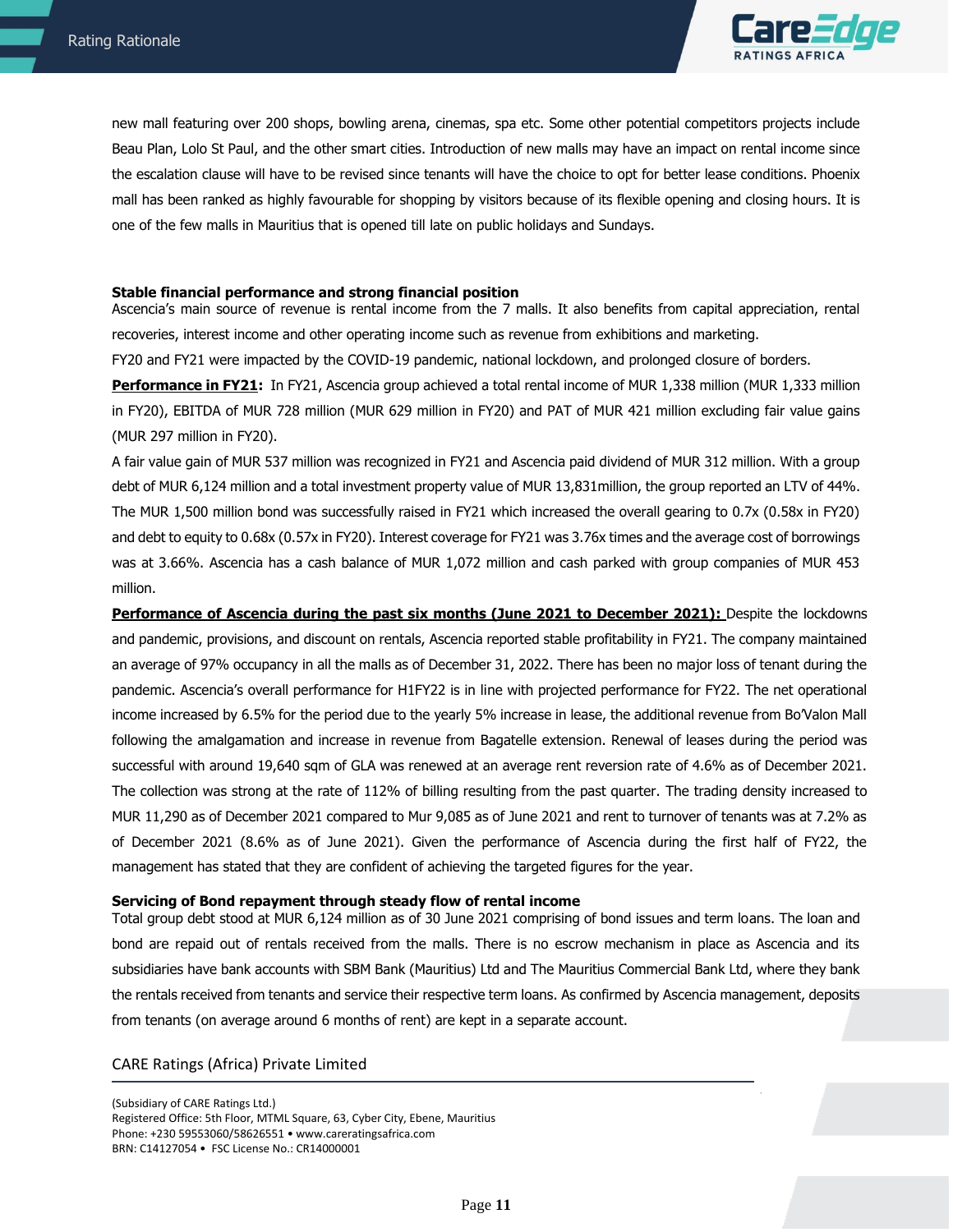

 As the clients are reputed brands and majority of the tenants has more than 5 years of track record with Ascencia, risk of non-payment of rent as per schedule is minimal and the group's track record in servicing these loans has been satisfactory, so far.

### **Prospects**

The prospects of Ascencia Limited depends on ability of the company to maintain high occupancy & footfalls in the malls, successfully negotiate price escalation agreements with key clients, timely receipt of rentals from the tenants, impact of COVID-19 on the performance of the tenants and the successful execution of ongoing projects within the envisaged cost and timelines. The rating is sensitive to timely receipt of lease rentals, renewal of the lease agreements well before expiry, higher than envisaged dividend payouts, investment in debt funded acquisition and higher than projected gearing and Total Debt/EBIDTA.

| <b>Financial Performance of Ascencia (Consolidated)</b> |             |               |             | <b>MUR Million</b> |                |
|---------------------------------------------------------|-------------|---------------|-------------|--------------------|----------------|
| For the year ended as on                                | <b>FY19</b> | <b>FY20</b>   | <b>FY21</b> | <b>H1FY21</b>      | <b>H1FY22</b>  |
|                                                         |             | 12M (Audited) |             |                    | 6M (unaudited) |
| <b>Total Income</b>                                     | 1,429       | 1,360         | 1,362       | 690                | 747            |
| <b>EBITDA</b>                                           | 908         | 858           | 841         | 417                | 434            |
| <b>Interest</b>                                         | 278         | 256           | 224         | 100                | 133            |
| PBT                                                     | 1,061       | 491           | 1,049       | 326                | 303            |
| PAT                                                     | 964         | 407           | 958         | 275                | 257            |
| Gross Cash Accruals (GCA)                               | 576         | 306           | 432         | N/A                | N/A            |
| Dividend paid/proposed                                  | 395         | 257           | 312         | N/A                | N/A            |
| Equity share capital                                    | 4,411       | 4,460         | 4,460       | 4,460              | 4,460          |
| Tangible networth                                       | 7,951       | 8,100         | 8,746       | 8,293              | 8,805          |
| <b>Total Asset value</b>                                |             |               | 13,998      | 13,253             | 14,879         |
| <b>Total debt</b>                                       | 4,687       | 4,681         | 6,124       | 5,517              | 6,103          |
| - Long term debt                                        | 4,676       | 4,619         | 5,922       | 5,454              | 5,772          |
| - Short term debt                                       | 11          | 62            | 202         | 62                 | 331            |
| Cash & Bank balances                                    | 101         | 166           | 1,072       | 1,304              | 471            |
| <b>Key Ratios</b>                                       |             |               |             |                    |                |
| EBITDA / Total income                                   | 63.57       | 63.14         | 61.76       | 60.33              | 58.15          |
| PAT / Total income                                      | 67.44       | 29.90         | 70.36       | 39.79              | 34.40          |
| ROCE- operating (%)                                     | 7.18        | 6.48          | 5.82        | 3.02               | 2.83           |
| <b>RONW (%)</b>                                         | 12.58       | 5.07          | 11.37       | 3.35               | 2.93           |
| Long-term debt to equity                                | 0.59        | 0.57          | 0.68        | 0.66               | 0.66           |
| <b>Overall gearing ratio</b>                            | 0.59        | 0.58          | 0.70        | 0.67               | 0.69           |
| <b>Interest coverage (times)</b>                        | 3.27        | 3.36          | 3.76        | 4.18               | 3.27           |
| Long-term Debt/EBITDA                                   | 5.15        | 5.38          | 7.04        | 13.09              | 13.28          |
| Total debt/EBITDA                                       | 5.16        | 5.45          | 7.28        | 13.24              | 14.05          |

# **Adjustments**

- 1. Total Income includes revenue from others (Management fees/Interest Income, rental income, etc.)
- 2. Gross Cash Accruals (GCA) is calculated as PAT+ Depreciation + deferred tax+ other non-cash expenditure less Fair Value gain/loss.
- 3. Tangible networth (TNW) is calculated by adding compulsorily convertible preference shares.
- 4. Overall Gearing ratio is calculated as total debt (long term and short-term debt)/Tangible Networth.

# CARE Ratings (Africa) Private Limited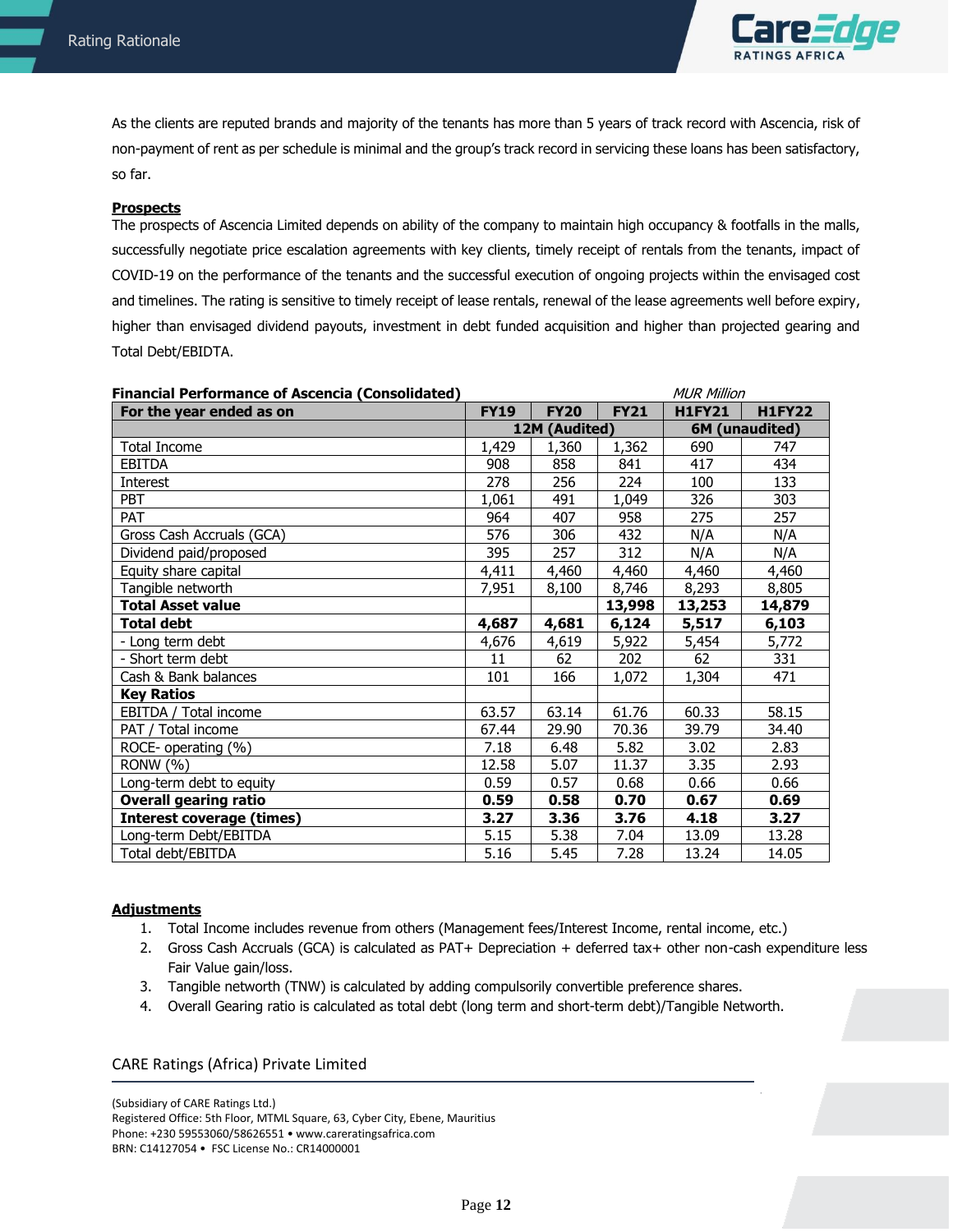

# **Details of Instruments**

| <b>Details of Bank Facilities</b> |                                                                                                         |                                                                                                                                                                              |  |  |  |  |  |
|-----------------------------------|---------------------------------------------------------------------------------------------------------|------------------------------------------------------------------------------------------------------------------------------------------------------------------------------|--|--|--|--|--|
| <b>Particulars</b>                | <b>Instrument</b>                                                                                       |                                                                                                                                                                              |  |  |  |  |  |
| <b>Type of Instrument</b>         | <b>Notes</b>                                                                                            |                                                                                                                                                                              |  |  |  |  |  |
| Size of the issue                 | MUR 4,760 million                                                                                       |                                                                                                                                                                              |  |  |  |  |  |
| <b>Purpose</b>                    | Shopping Mall Ltd.                                                                                      | To refinance the existing term loans of Bagaprop Ltd, Floreal Commercial Centre Ltd and The Beau Vallon                                                                      |  |  |  |  |  |
|                                   |                                                                                                         | <b>Repayment</b>                                                                                                                                                             |  |  |  |  |  |
|                                   | <b>Years</b>                                                                                            | <b>Amount (MUR million)</b>                                                                                                                                                  |  |  |  |  |  |
|                                   | 5                                                                                                       | 590                                                                                                                                                                          |  |  |  |  |  |
|                                   | 6                                                                                                       | 590                                                                                                                                                                          |  |  |  |  |  |
| <b>Repayment terms &amp;</b>      | $\overline{7}$                                                                                          | 590                                                                                                                                                                          |  |  |  |  |  |
| <b>Maturity</b>                   | 8                                                                                                       | 590                                                                                                                                                                          |  |  |  |  |  |
|                                   | 9                                                                                                       | 590                                                                                                                                                                          |  |  |  |  |  |
|                                   | 11                                                                                                      | 590                                                                                                                                                                          |  |  |  |  |  |
|                                   | 13                                                                                                      | 590                                                                                                                                                                          |  |  |  |  |  |
|                                   | 15                                                                                                      | 630                                                                                                                                                                          |  |  |  |  |  |
|                                   |                                                                                                         | No dividend payment or other distribution shall be allowed unless all the financial covenants set out                                                                        |  |  |  |  |  |
|                                   | below are met:                                                                                          |                                                                                                                                                                              |  |  |  |  |  |
|                                   | 1. Minimum Interest cover of 2.25x                                                                      |                                                                                                                                                                              |  |  |  |  |  |
|                                   | 2. Maximum loan to value (LTV) ratio of 50%                                                             |                                                                                                                                                                              |  |  |  |  |  |
|                                   | 3. Maximum Net Debt to EBITDA of Bx at issuer's consolidated level post amalgamation. Pending           |                                                                                                                                                                              |  |  |  |  |  |
|                                   | amalgamation, a maximum Net Debt to EBITDA of 5x shall apply at Issuer level.<br><b>Other Covenants</b> |                                                                                                                                                                              |  |  |  |  |  |
|                                   |                                                                                                         | 1. The Issuer shall supply to the Subscribers on or before the 30 <sup>th of</sup> June of each year, a compliance                                                           |  |  |  |  |  |
|                                   |                                                                                                         | certificate setting out computations as to compliance with the financial covenants set out above<br>based on the last audited consolidated financial statement of the Issuer |  |  |  |  |  |
|                                   |                                                                                                         | 2. In any one year, no additional debt of above MUR 200,000,000 (excluding refinancing) should be                                                                            |  |  |  |  |  |
| <b>Main Covenants</b>             | availed by the issuer, without the prior written consent of the Subscribers, which shall not be         |                                                                                                                                                                              |  |  |  |  |  |
|                                   | reasonably withheld.                                                                                    |                                                                                                                                                                              |  |  |  |  |  |
|                                   |                                                                                                         | 3. For as long as the amalgamation is not completed, Ascencia Ltd, procure that<br>Floreal                                                                                   |  |  |  |  |  |
|                                   |                                                                                                         | Commercial Centre Ltd, Bagaprop Ltd and The Beauvallon Shopping Mall Ltd, shall not                                                                                          |  |  |  |  |  |
|                                   |                                                                                                         | dispose/pledge any of their assets and incur any additional indebtedness without the prior consent                                                                           |  |  |  |  |  |
|                                   | of the Bank                                                                                             |                                                                                                                                                                              |  |  |  |  |  |
|                                   |                                                                                                         | 4. Subscribers to be notified in the event of any change in the appointed rating agency, which should                                                                        |  |  |  |  |  |
|                                   |                                                                                                         | be accredited by the Bank of Mauritius or such other regulatory authority as the parties may                                                                                 |  |  |  |  |  |
|                                   | agree.                                                                                                  |                                                                                                                                                                              |  |  |  |  |  |
|                                   |                                                                                                         | 5. 1 year before each maturity date, the Issuer to submit forecast financials which should be to the                                                                         |  |  |  |  |  |
|                                   | Subscribers' satisfaction.                                                                              |                                                                                                                                                                              |  |  |  |  |  |

#### **Details of Bond Issue Particulars Instrument** Type of Instrument Long term Bond Size of the issue MUR 1,500 million Repayment terms & Maturity **Repayment Interest Rate Years Amount (MUR million)** 6 200 4.05% p.a. 7 272 10 262.5 15 300 15 135<br>15 135 40.5 10 55 15 85

# CARE Ratings (Africa) Private Limited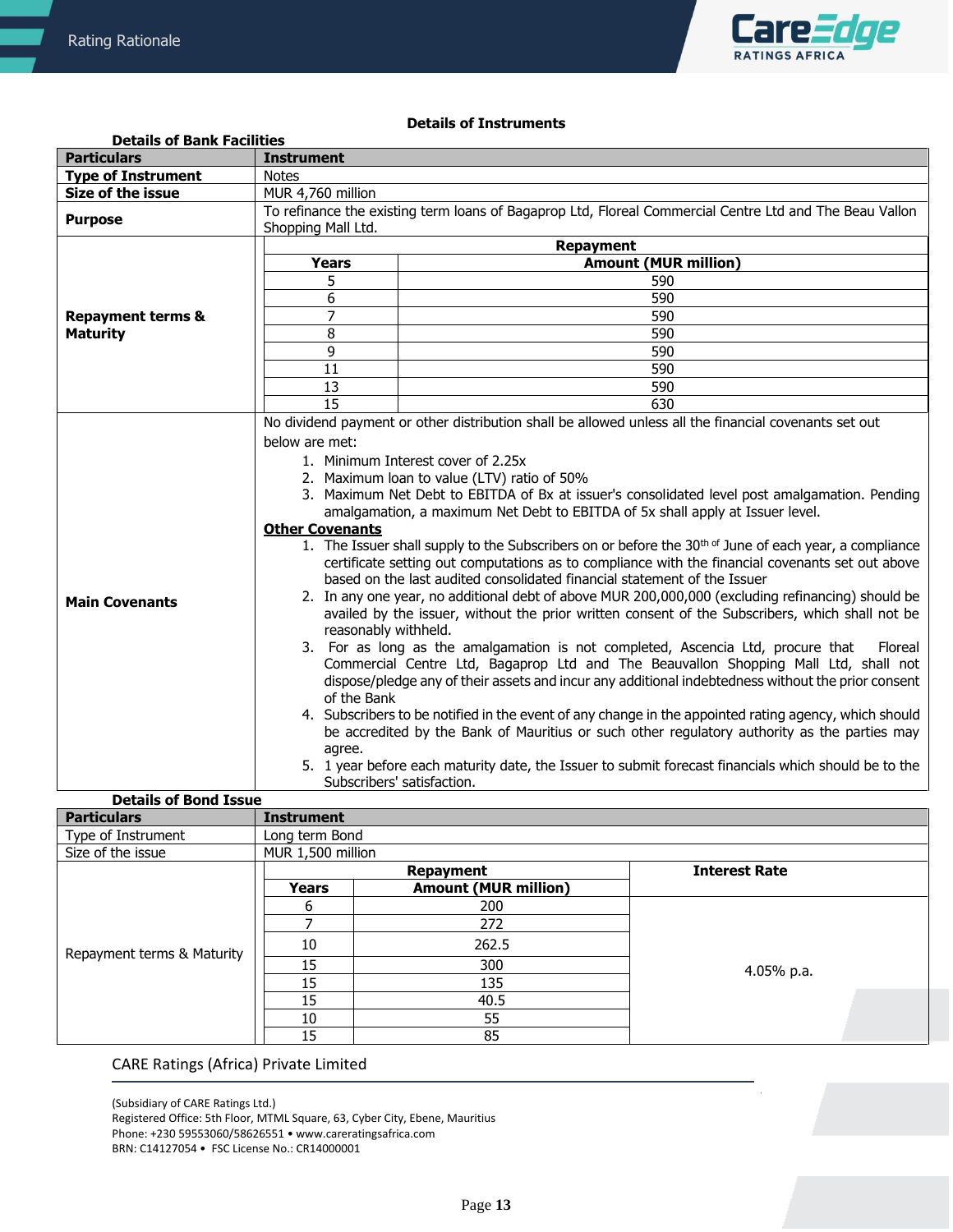

| <b>Particulars</b> | <b>Instrument</b>                                                                                                                                                                                                                                                                                                                                                                                                                                                                                                                                                          |                                                                                                                                                                                                                                                                                                       |                                                                                                       |  |  |  |
|--------------------|----------------------------------------------------------------------------------------------------------------------------------------------------------------------------------------------------------------------------------------------------------------------------------------------------------------------------------------------------------------------------------------------------------------------------------------------------------------------------------------------------------------------------------------------------------------------------|-------------------------------------------------------------------------------------------------------------------------------------------------------------------------------------------------------------------------------------------------------------------------------------------------------|-------------------------------------------------------------------------------------------------------|--|--|--|
|                    | 15                                                                                                                                                                                                                                                                                                                                                                                                                                                                                                                                                                         | 150                                                                                                                                                                                                                                                                                                   |                                                                                                       |  |  |  |
| Purpose            | Update of various Projects being financed by Bond issue: -<br>Bagatelle Extension (incl. Burger King outlet) - Completed at a cost of MUR 650 million.<br>Operational and fully booked and lease signed with prospective tenants for 5-10 years.<br>Decathlon (lease agreement signed for 10 years) for MUR 250 million - Completed<br>Bagatelle extension and other capex (renovation and extension of the roof, High voltage Air<br>conditioning, biogas, and sewerage project) for MUR 300 million - Ongoing<br>Bo'Valon Mall Acquisition for MUR 300 million - Ongoing |                                                                                                                                                                                                                                                                                                       |                                                                                                       |  |  |  |
| Security           |                                                                                                                                                                                                                                                                                                                                                                                                                                                                                                                                                                            | Projects are funded partly by Bond Issue (MUR 1,500 million) and from Internal Accruals<br>The Notes are secured by a first rank floating charge on the assets of the Issuer. To give effect to this<br>The Mauritius Commercial Bank Ltd and SBM Bank (Mauritius) Ltd (together the "Existing Charge | First Rank Floating Charge, a pari-passu agreement (the "Pari Passu Agreement") has been entered with |  |  |  |
|                    |                                                                                                                                                                                                                                                                                                                                                                                                                                                                                                                                                                            | Holders"), the Issuer and the Noteholders' Representative.                                                                                                                                                                                                                                            |                                                                                                       |  |  |  |

# **[Madam Aruna Radhakeesoon did not participate in the Rating Committee discussion of this case because of her association with Rogers & Co. Ltd, holding significant stake in Ascencia Limited]**

# **Disclaimer**

CARE Ratings (Africa) Private Limited ("CRAF")'s ratings are opinions on the likelihood of timely payment of the obligations under the rated instrument and are not recommendations to sanction, renew, disburse or recall the concerned bank facilities or to buy, sell or hold any security. CRAF's ratings do not convey suitability or price for the investor. CRAF's ratings do not constitute an audit on the rated entity. CRAF has based its ratings/outlooks on information obtained from sources believed by it to be accurate and reliable. CRAF does not, however, guarantee the accuracy, adequacy or completeness of any information and is not responsible for any errors or omissions or for the results obtained from the use of such information. Most entities whose bank facilities/instruments are rated by CRAF have paid a credit rating fee, based on the amount and type of bank facilities/instruments. CRAF may also have other commercial transactions with the entity.

In case of partnership/proprietary concerns, the rating /outlook assigned by CRAF is, inter-alia, based on the capital deployed by the partners/proprietor and the financial strength of the firm at present. The rating/outlook may undergo change in case of withdrawal of capital or the unsecured loans brought in by the partners/proprietor in addition to the financial performance and other relevant factors. CRAF is not responsible for any errors and states that it has no financial liability whatsoever to the users of CRAF's rating.

CRAF's ratings do not factor in any rating related trigger clauses as per the terms of the facility/instrument, which may involve acceleration of payments in case of rating downgrades. However, if any such clauses are introduced and if triggered, the ratings may see volatility and sharp downgrades.

# CARE Ratings (Africa) Private Limited